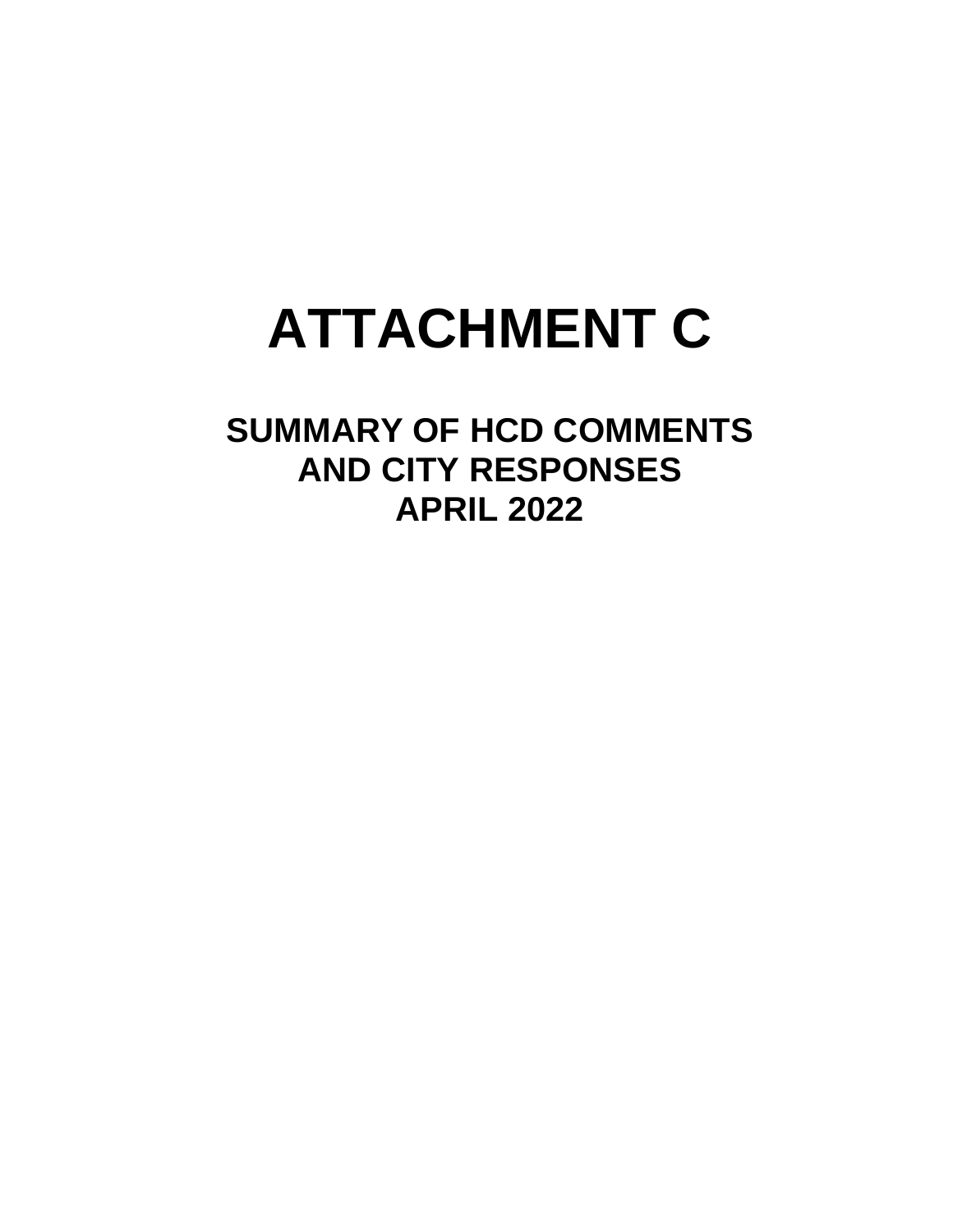## **HCD Comments and Responses City of Santa Paula**

| <b>HCD Comment</b><br>(Letter of 11/15/2021)  | <b>Revised Draft</b><br><b>Housing Element</b><br>Page No. | <b>Response/Revision</b>                                                                                                                                                                                                                                                                                                                                                                                                                                                                                         |
|-----------------------------------------------|------------------------------------------------------------|------------------------------------------------------------------------------------------------------------------------------------------------------------------------------------------------------------------------------------------------------------------------------------------------------------------------------------------------------------------------------------------------------------------------------------------------------------------------------------------------------------------|
| A. Review and revision                        | Appendix A<br>Table A-1                                    | Appendix A has been revised to provide additional information regarding the<br>effectiveness of previous programs in meeting the housing needs of special<br>needs populations.                                                                                                                                                                                                                                                                                                                                  |
| B.1 Affirmatively furthering fair<br>housing  | Appendix D<br>74-76                                        | The element has been revised to include additional analysis of fair housing<br>(Appendix D). In addition, Program 22 has been revised to describe actions<br>the City will take to affirmatively further fair housing.                                                                                                                                                                                                                                                                                           |
| <b>B.2 Extremely-low-income</b><br>households | 9 to 11                                                    | The element has been revised to include additional analysis of ELI<br>households, including tenure and overpayment.                                                                                                                                                                                                                                                                                                                                                                                              |
| B.3 Overpayment and rental cost               | $9 - 11$<br>17                                             | The analysis has been expanded to quantify overpaying households by<br>tenure (i.e., renter and owner) and income category. Median rental rates are<br>also provided                                                                                                                                                                                                                                                                                                                                             |
| <b>B.3 Housing conditions</b>                 | 14                                                         | The element has been revised to include an estimate of the number of<br>housing units in need to rehabilitation or replacement.                                                                                                                                                                                                                                                                                                                                                                                  |
| <b>B.4 Sites inventory</b>                    | Appendix B                                                 | Sites inventory. The original draft element listed the General Plan designation,<br>zoning designation and realistic capacity for every site in the inventory. A<br>general map of identified sites has also been provided. The City is also<br>submitting an electronic sites inventory with the adopted element pursuant<br>to Government Code section 65583.3. Please note that since no underutilized<br>sites are listed in the inventory, no analysis of existing uses on non-vacant sites<br>is required. |
|                                               | Appendix B                                                 | Sites identified in a previous planning period. The element has been revised<br>to note that all sites were used in two previous planning periods. However,<br>since the City allows development by-right on all of these sites in compliance<br>with Government Code Sec. 65583.2(c), no further action is necessary.                                                                                                                                                                                           |
|                                               | Appendix B                                                 | Realistic capacity. The sites inventory has been revised to include additional<br>analysis of the realistic capacity of sites and the availability of infrastructure.                                                                                                                                                                                                                                                                                                                                            |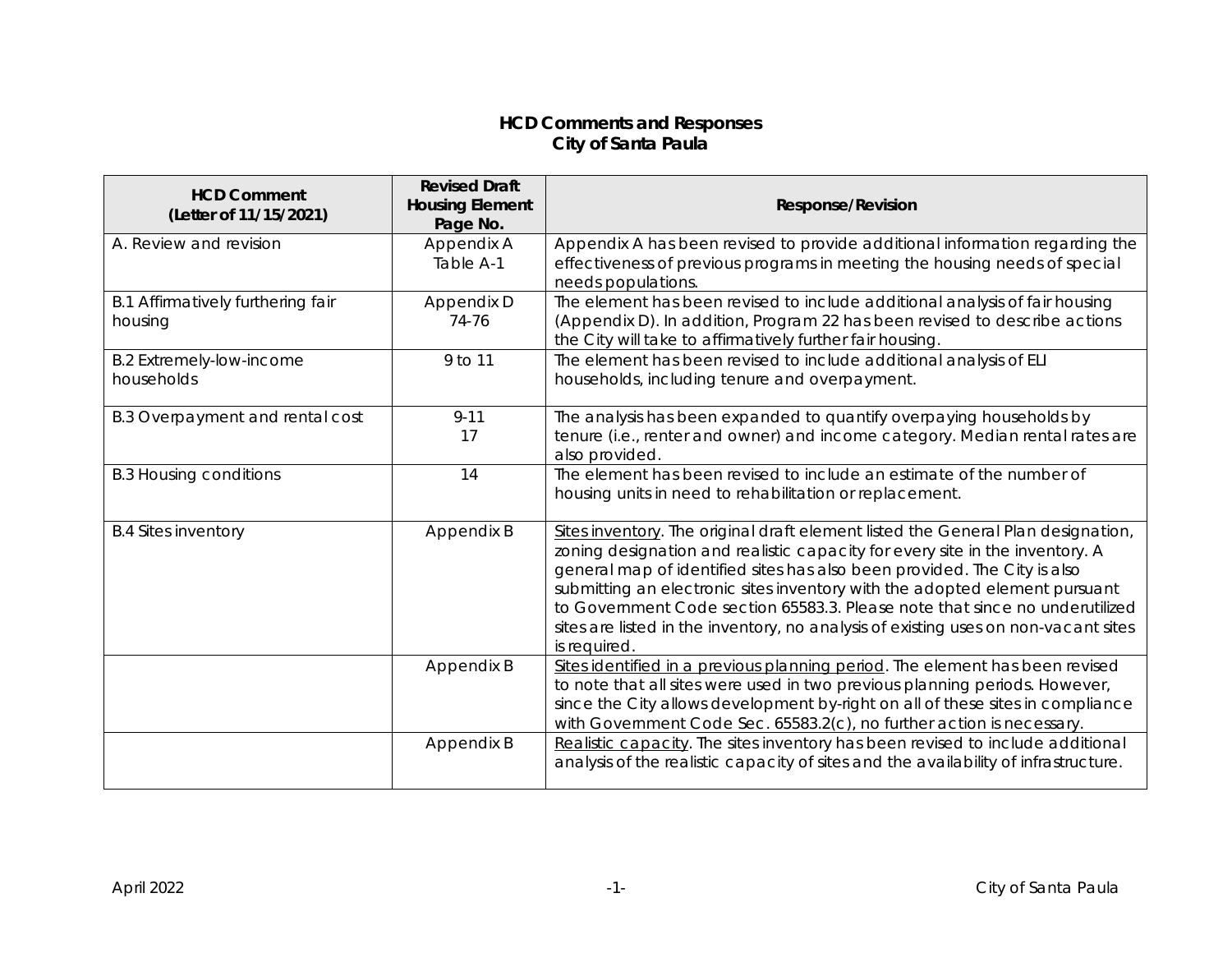| <b>HCD Comment</b><br>(Letter of 11/15/2021)        | <b>Revised Draft</b><br><b>Housing Element</b><br>Page No. | <b>Response/Revision</b>                                                                                                                                                                                                                                                                                   |
|-----------------------------------------------------|------------------------------------------------------------|------------------------------------------------------------------------------------------------------------------------------------------------------------------------------------------------------------------------------------------------------------------------------------------------------------|
|                                                     | Appendix B                                                 | Small sites. The sites inventory has been revised to assign small sites less than 1/2<br>acre to the moderate-income category.                                                                                                                                                                             |
|                                                     | Appendix B                                                 | Suitability of non-vacant sites. Since adequate sites are demonstrated<br>through approved projects and vacant parcels, the element has been<br>revised to exclude nonvacant sites from the inventory.                                                                                                     |
|                                                     | 37-38<br>Appendix B                                        | Specific Plan Sites. The element has been revised to provide additional<br>analysis of the potential for development of sites in the East Area 1 Specific<br>Plan.                                                                                                                                         |
| B.4 Zoning for a Variety of Housing<br><b>Types</b> | 73                                                         | <b>Emergency Shelters: Program 17 has been revised to include an amendment</b><br>to emergency shelter parking requirements consistent with AB 139<br>(Government Code sec 65583(a)(4)(A)).                                                                                                                |
|                                                     | 70                                                         | Accessory Dwelling Units. Program 13 includes a commitment to update the<br>City's ADU ordinance as necessary to comply with State law.                                                                                                                                                                    |
| <b>B.5 Governmental constraints</b>                 |                                                            | Housing Opportunities Overlay Zone. The Housing Opportunities Overlay zone<br>has been superseded by a recent zoning amendment and is no longer<br>relevant. The element has been revised to reflect this change.                                                                                          |
|                                                     | 37-38                                                      | East Area 1 Specific Plan. The element has been revised to provide additional<br>analysis of the specific plan, including height limits.                                                                                                                                                                   |
|                                                     | 51-52                                                      | Fees and exactions. The element has been revised to provide additional<br>analysis of fees and exactions.                                                                                                                                                                                                  |
|                                                     | 74                                                         | Zoning and fees transparency. Program 20 has been added to address new<br>transparency laws requiring fees and zoning requirements to be provided on<br>a jurisdiction's website.                                                                                                                          |
|                                                     | 48-51<br>74                                                | Local Processing and Permit Procedures: The element has been revised to<br>provide additional analysis of permit processing and approval procedures. In<br>addition, Program 20 has been expanded to include objective development<br>standards to improve development certainty and minimize constraints. |
|                                                     | $40 - 42$<br>72-77                                         | Constraints on persons with disabilities. The element has been expanded to<br>include additional analysis of reasonable accommodation procedures and<br>regulations for large group homes. Programs 17 and 22 have also been                                                                               |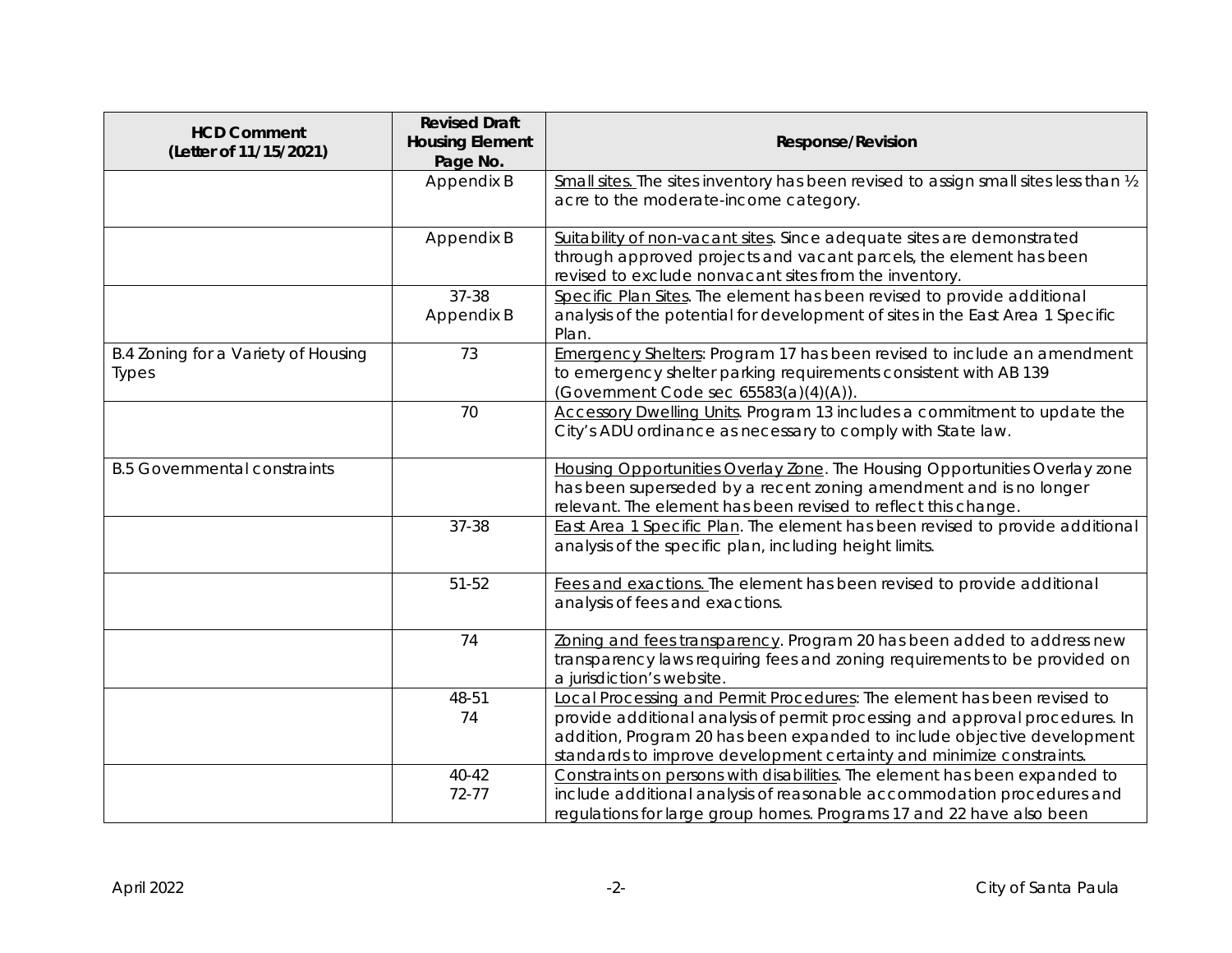| <b>HCD Comment</b><br>(Letter of 11/15/2021)                                                                                                                   | <b>Revised Draft</b><br><b>Housing Element</b><br>Page No. | <b>Response/Revision</b>                                                                                                                                                                                                                                                                                                                                                                                                                                                                                                                                                                                                                                                                                                                                                                                                             |
|----------------------------------------------------------------------------------------------------------------------------------------------------------------|------------------------------------------------------------|--------------------------------------------------------------------------------------------------------------------------------------------------------------------------------------------------------------------------------------------------------------------------------------------------------------------------------------------------------------------------------------------------------------------------------------------------------------------------------------------------------------------------------------------------------------------------------------------------------------------------------------------------------------------------------------------------------------------------------------------------------------------------------------------------------------------------------------|
|                                                                                                                                                                |                                                            | revised to ensure consistency with fair housing law and facilitate reasonable<br>accommodation requests.                                                                                                                                                                                                                                                                                                                                                                                                                                                                                                                                                                                                                                                                                                                             |
| <b>B.6 Non-governmental constraints</b>                                                                                                                        | 51                                                         | Approval Time and Requests Lesser Densities: The element has been revised<br>to include additional analysis of requests to develop housing at densities<br>below those identified, and the length of time between receiving approval<br>for a housing development and submittal of an application for building<br>permits.                                                                                                                                                                                                                                                                                                                                                                                                                                                                                                           |
| <b>B.7 Special needs</b>                                                                                                                                       | $20 - 21$                                                  | The original draft element included a detailed description and analysis of<br>developmental disabilities, including the federal definition, an estimate of the<br>number of affected persons, the characteristics and housing needs of<br>persons with developmental disabilities, and services provided by the<br>network of regional centers such as the Tri-counties Regional Center which<br>serves those with developmental disabilities in Ventura County. Additional<br>analysis has been provided regarding the number of persons in Santa Paula<br>with a developmental disabilities and how the housing needs of these<br>persons are addressed in the Housing Element. In addition, the City recently<br>expedited the permitting for Jackson House, a 16-bed community care<br>facility for persons with mental illness. |
| C.1 Programs that set forth a<br>schedule of actions during the<br>planning period                                                                             | Chapter V                                                  | Housing programs have been revised to include more specific timing and<br>description of the City's role in implementation.                                                                                                                                                                                                                                                                                                                                                                                                                                                                                                                                                                                                                                                                                                          |
| C.2 Programs to make sites<br>available during the planning<br>period                                                                                          | 65-66                                                      | Program 9 has been revised to further encourage development of non-<br>vacant sites.                                                                                                                                                                                                                                                                                                                                                                                                                                                                                                                                                                                                                                                                                                                                                 |
| C.3 Programs to assist in the<br>development of adequate housing<br>to meet the needs of extremely<br>low-, very low-, low- and moderate-<br>income households | 67-68                                                      | Program 9 in the original draft element identified strategies the City will use to<br>promote lower-income housing development. These strategies include<br>financial and regulatory incentives to developers; focusing a portion of<br>assistance towards rental and ownership projects meeting the needs of<br>extremely-low-, very-low- and low-income renters, including large families,<br>agricultural workers, and persons with developmental disabilities; supporting<br>the efforts of the Housing Trust Fund of Ventura County; funding assistance<br>from sources such as in-lieu fees, development agreements, inclusionary<br>housing and/or grant funding to support its provision of short-term, pre-                                                                                                                 |